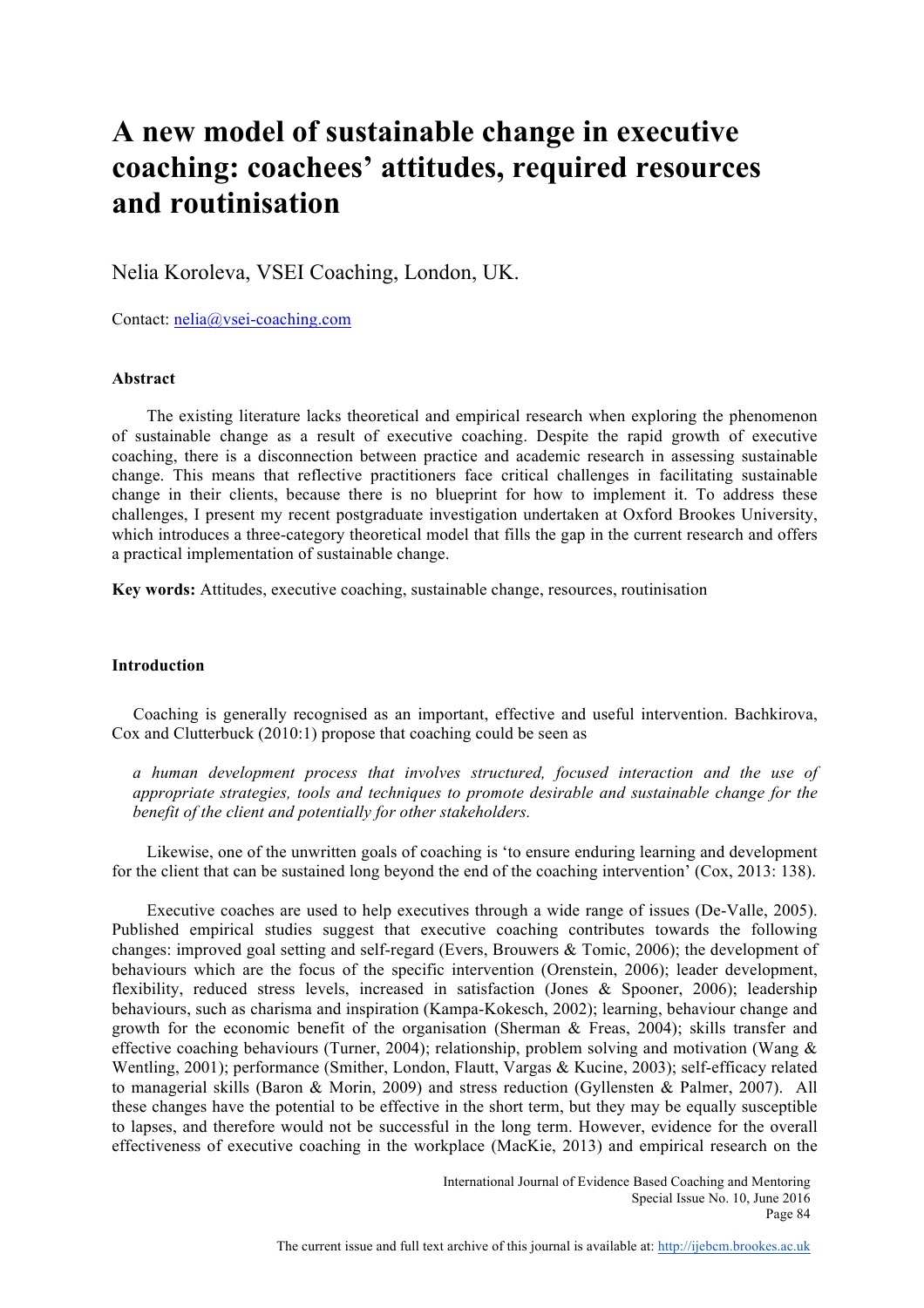processes underlying effective coaching are surprisingly limited (Feldman & Lankau*,* 2005). Seven empirical studies report on the effectiveness of executive coaching impact up to 2000 (Foster & Lendl, 1996; Olivero *et al.*, 1997; Judge & Cowell, 1997; Gegner, 1997; Hall *et al.,*1999; Laske, 1999a; Garman *et al.*, 2000). Since then a limited number of reviews of the effectiveness of executive coaching have been conducted (Wasylyshyn, 2003; De Meuse *et al*., 2009; Grant *et al.*, 2009; MacKie, 2013; Theeboom *et al*., 2014).

 Even though these studies are focused on the effectiveness of executive coaching, there is a lack of empirical studies focusing on sustainable change. From the above, only two studies: Gegner (1997) and Wasylyshyn (2003), examine sustainable change. Gegner's Master's thesis (1997), a crosssectional field study with 48 executives using quantitative and qualitative methods, suggested that coaching contributes to sustained behavioural change, as well as to learning and creating a positive effect on executives' personal lives, etc. To determine whether coaching contributed to sustained behavioural change Gegner (1997) combined the percentages of 'highly effective coaching' and 'somehow effective coaching' statements, which were considered as coaching outcomes. Percentages ranged from 71% to 94%, and therefore suggested that coaching contributes to sustained change behaviour. In Wasylyshyn's outcome study (2003) of measured sustainability, with results based solely on 87 executives whom she coached between 1985 and 2001, the achieved changes were specified as: personal behaviour change (56%), enhanced leader effectiveness (43%), and fostering stronger relationships (40%).

 To my knowledge, only Lawler's (2011) doctoral research, a comparative case study with grounded theory approach, explores the phenomenon of sustainable change in executive coaching over time. The study's aim was to examine how change, particularly sustained behavioural change, is made and sustained for at least a six-month period after the end of the coaching engagement, and to gain better insights into the conditions, methods and processes of coaching. A model was created to address how coaches help clients make sustainable change, which included the clients' readiness to change, the external expertise of the coach, the 'sacred rapport' of the coach and the client that allows change to happen, client self-awareness, repeated practice and reinforcement to create new habits and measured progress (Lawler, 2011:4).

 This overview establishes the need for a study exploring sustainable change through coaching practices. The main objectives of the study were to: a) investigate seven coachees' experiences of sustainable change (over one year after completion of executive coaching) and five coaches' experiences in facilitating those sustainable changes; b) propose the own definitions of executive coaching and sustainable change, continuing the exploration of its values; and c) construct a model of sustainable change from the empirical data, taking the whole concept of sustainable change further*.*

# **Literature: definitions of executive coaching and sustainable change**

# *Executive coaching*

 Disagreement over the definitions of executive coaching are common throughout the literature and vary based upon: a) perspective, intended recipients, objectives and setting (Carey *et al*., 2011); b) existing literature reviews (Kilburg, 1996; 2000); and c) are grouped around learning and development linked to performance improvement or coaching to facilitate personal growth and change (Bluckert, 2005). Executive coaching encompasses a vast range of services and specialties: coaching for enhanced strategic planning; presentation skills; anger and stress management; executive management, team building and leadership development (Fillery-Travis & Lane, 2006). Similar themes are achieved in Greene and Grant's (2003) assertion that the coaching process should be a systematic, goal-oriented process to facilitate sustainable change. Indeed, the promise of coaching is not so much that it provides instant solutions, but rather that it promotes learning and change over time (De Haan *et al.,* 2011). A subsequent distinction in the definition of executive coaching, was made by Zeus and Skiffington (2002:35) who argued that it is *'a collaborative, individualised relationship between an executive and*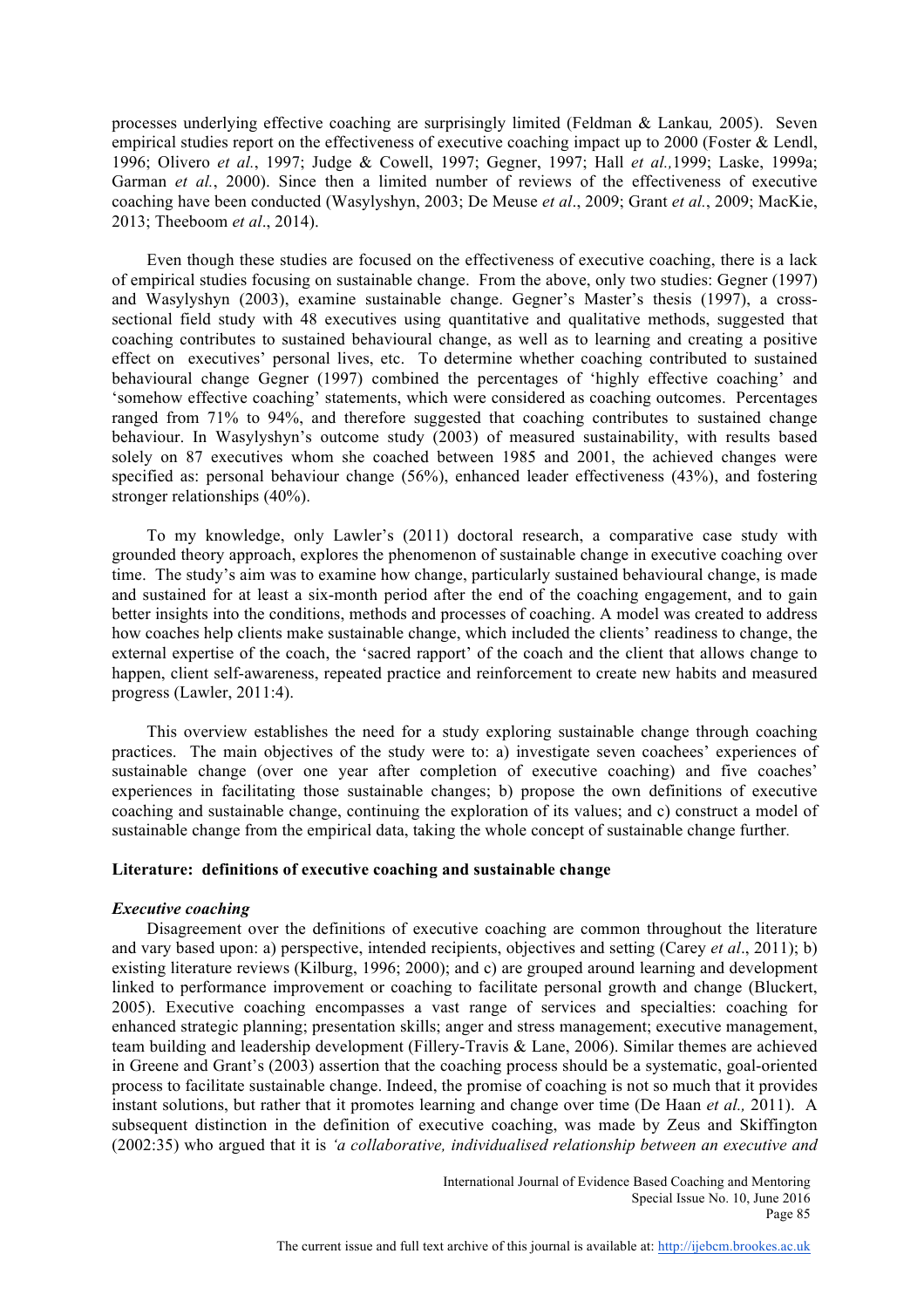*a coach, the aims of which are to bring about sustained behavioural change and to transform the quality of the executive's working and personal life'*. My preference for this study was to offer my own definition of executive coaching, building upon previous authors' work and incorporating sustainable change, to continue the exploration of its value:

*Executive coaching is a confidential partnership between an executive (or a manager) and a professional coach to facilitate learning; leader and leadership development; and a sustainable desired change persistent for at least one year after completion of a formally defined coaching agreement, for the permanent benefits to both individual and organisation. In this respect sustainable change can be manifested by self-awareness, behaviour, attitude, career satisfaction, job commitment, performance and skills improvement, goal(s) completion, perspective, personal and professional satisfaction.*

# *Sustainable Change*

 The concept of sustainable change is increasingly important in the development debate, because it requires thinking beyond short-term goals. Lawler (2011) defines sustainable behavioural change as follows: a) the executive displays a change in the targeted behaviour(s) for at least a six-month timeframe from the end of the engagement; b) this change is consistent even under pressure or stress; c) the new behaviour is sustained by the internalisation of deeper psychological insights about undesirable behaviour(s) and targeted coaching that converts the insights into pragmatic action steps. My working definition of sustainable change is: *sustainable change matters, maintains, consistent under pressure and in stressful situations, can have profound impact, lasts over time (minimum of one year), and retains once coaching support ceases.*

 Laske (2004:43) argues that 'some changes and developments may take several months, or even years to become apparent, in part due to the fact that such changes are rarely predictable and seldom linear in nature'. It is only recently that researchers (Lawler, 2011; Koroleva, 2015) have begun to attempt to identify the kinds of mechanisms that facilitate long-term change in coaching. Of specific relevance to the study is the work of Grant (2001), who investigated the impact of different types of coaching (cognitive and behavioural) on trainee accountants' performance at a one-year follow-up. Grant's findings indicated that, in order for coaching to be effective in facilitating long-term change, the coaching must impact on the coachee's personal sense of self. I developed further the concept of sustainable change, borrowing the concept of sustainability from health promotion programmes, specifically around behavioural changes. Firstly, sustainability maintains programmes' effects over a long period (Puska *et al*., 1996). Secondly, sustainable change will endure (Altman *et al*., 1991), and they must survive over an extended period of time for such changes to occur (Steckler & Goodman, 1989). Thirdly, there is often a latent period of years between when programmes begin and when their effects are felt (Roussos & Fawcett, 2000). Fourthly, organisations lose what they have invested when programmes are not sustainable, and they will then resist further investment as a consequence (Shediac-Rizkallah & Bone, 1998).

 Based on the identified knowledge gap in the literature review, the following research question was derived: How can executive coaching achieve sustainable change? This question pointed to the need for retrospective study to analyse sustainable changes in executive coaching over long periods of time after completion of the coaching interventions. It also called for constructing a new model of sustainable change in executive coaching.

# **Methodology**

 The constructivist approach to grounded theory was used as the research approach for informing the collection and analysis of research data. The rationale for using grounded theory (Charmaz, 2014) included: it suits exploring a topic of sustainable change that has not been deeply investigated; it suits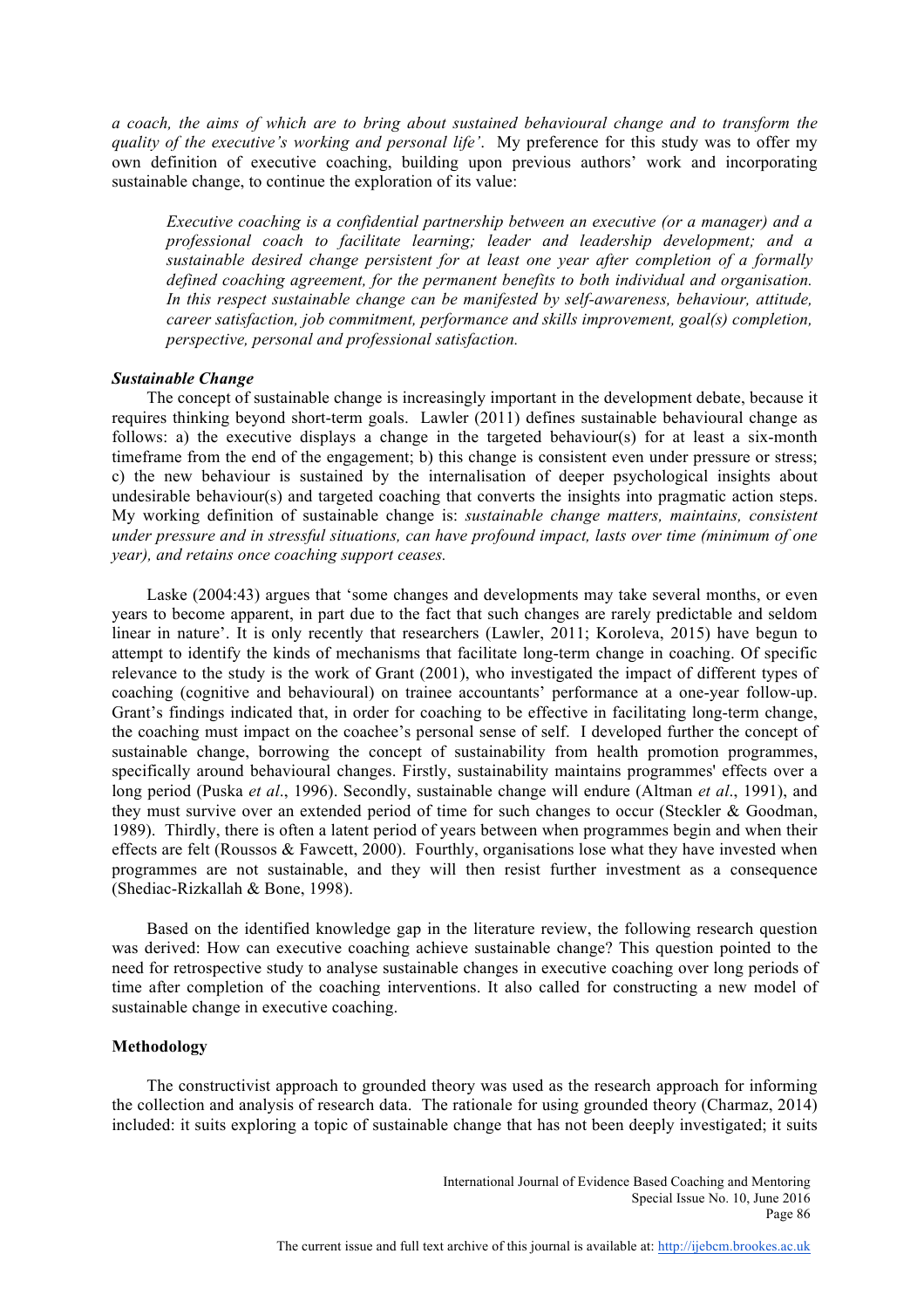data in a raw state; it focuses on the participant's point of view; and it constructs conceptual elements based on the empirical data.

 The empirical data for this research was gathered in twelve semi-structured interviews (each between 60-90 minutes). They were conducted in English using Skype and phone calls with seven coachees (five British citizens, one American and one Tajik, living and working and in the UK, US and Tajikistan), who had sustained changes from *one to five years* after the completion of executive coaching engagements, and their five experienced executive coaches (four British citizens living in the UK and working in the UK and internationally; and one American citizen, living in the US and working in the US and internationally). The twelve participants (given pseudonyms for this study) were recruited from the International Coach federation (ICF), the Association of Coaching in the UK (AC), through personal connections and recommendations. The average age for coachees was 43 years (range 40-52 years) and coaches – 52 years (range 41-61 years) with average ten years of practice in executive coaching and leadership development. In the interviews open questions were used that focused on sustainable changes, i.e. perceptions, significant factors, etc., which are similar to Lawer's (2011) questions and structured in a way to reflect aspects of the literature review.

#### **Data analysis and saturation**

The model and categories were constructed by 'defining and conceptualising relationships between participants' experiences' (Charmaz, 2014:245). The first stage involved the collection and storage of audio data and interview transcriptions. I was surprised to learn a great deal from the first three interviews with coachees. I analysed the first three interview transcripts, then added two more, continually adding two and three transcripts until I had completed all twelve interviews. Approximately ninety five open codes were identified with the first seven transcripts. An additional ten open codes were identified in the next three transcripts. The full thematic discovery completed within the last two interviews with coachees and coaches, where I asked open questions about developed categories, such trust, relationship, space to think, etc. In addition to coding, I captured the development of categories in memos throughout the entire research process, writing about codes and their relationships with other codes.

 Glaser and Strauss (1967:65) first define theoretical saturation as the point at which 'no additional data are being found whereby the (researcher) can develop properties of the category'. Charmaz (2014:345) defines theoretical saturation as the point at which 'gathering more data about a theoretical category reveals no new properties not yields any further theoretical insights about the emerging grounded theory'. Theoretical saturation occurs when all of the main variations of the phenomenon have been identified and incorporated into the merging theory (Guest *et al*., 2006). Saturation is used as a marker for sampling adequacy (O'Reilly & Parker, 2013). Saturation in the research was reached because of the similarities, which appeared within 12 interviews, which resulted in ten axial codes (Figure 1). By analysing the empirical data in the participants' recorded interviews, transcriptions and written memos, I constructed ten axial codes into three conceptual categories of attitudes, resources and routinisation, and finally developed the model of sustainable change in executive coaching.

#### **Findings: Model of sustainable change in executive coaching**

 The model of sustainable change in executive coaching includes three conceptual categories: the coachee's attitudes, which is the first essential component *for success of sustainable change;* resources, which are crucial for *process of sustainable change*, and routinisation, which play a key role *in embedding sustainable change*. central to the model are definitions and the analysis of three constructed categories and its key components in relation to sustainable change. All key elements of the three categories reflect the language of participants, directly linking the developed elements to their achieved, practical experience of sustainable change (coachees' perspectives) and to facilitation of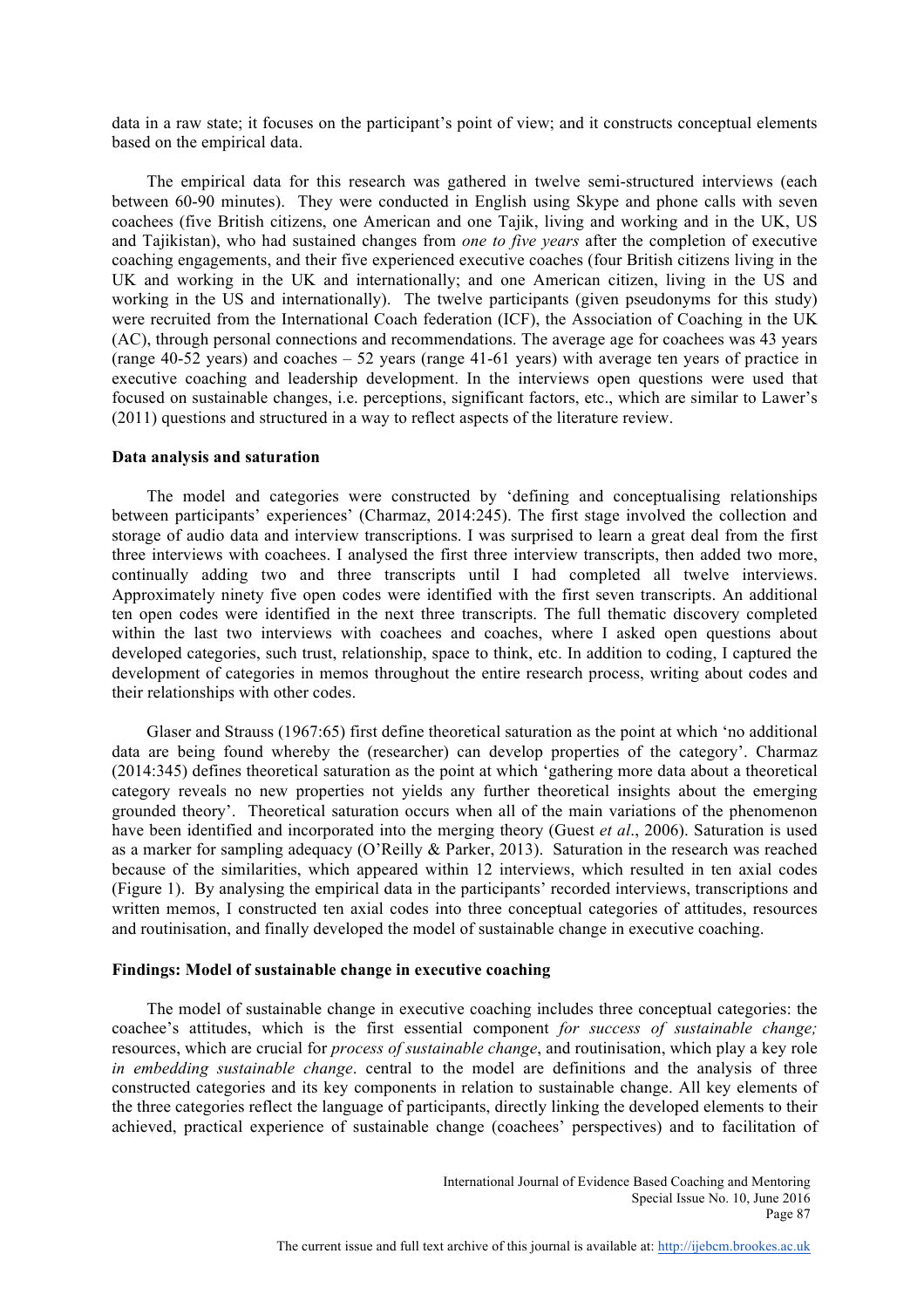sustainable change (coaches' perspectives). By doing this I compared and challenged the findings with the existing views in the literature.



**Figure 1: A visual representation of Model of sustainable change in executive coaching**

#### *The coachee's attitudes that contribute to sustainable change*

 From the empirical data, 'Attitudes' were defined as the way the coachee thinks and feels about change, especially if this shows in the way they behave. These are three aspects to the attitudes category: 'Being Ready for Change', 'Being Committed to Change', and 'Believing in Change'. My defined category echoes the 'client factor' factor in McKenna and Davis's research (2009). Working on the assumption that psychotherapy and executive coaching are sufficiently similar to justify generalisation from one domain to the other, they propose four primary 'active ingredients' that account for most of the variance in psychotherapy outcomes, that can be used to improve executive coaching practices, such as: Client/extra therapeutic factors (40%); The relationship or alliance (30%); Placebo or hope (15%); and Theory and technique (15%).

 This category has resonance with the established literature review, specifically with coachee's characteristics that contribute to coaching success in executive coaching, such as motivation, engagement and commitment (Bozer *et al*., 2013; Giglio *et al*., 1998; Kappenberg, 2008; Laske, 1999; Saporito, 1996; Sherman & Freas, 2004). While Laske (1999) suggested that coachee characteristics such as personality factors and motivation be used as predictors of coaching effectiveness; Kappenberg (2008) identified the role of coachee engagement in the success of coaching. Additionally, Bozer *et al.'*s study (2013) with 68 executive coaches about important predictors of coaching effectiveness provides greater insights about the coachee characteristics, such as of learning goal orientation, pretraining motivation, feedback receptivity, and development of self-efficacy.

 **'Being Ready for Change'** is the first of three coachee's attitudes that links to sustainable change. I define 'Being Ready for Change' as the ability to respond to change in ways that create advantage and minimise risk, being open to opportunities, being aware of need for change, being aware of issues, expectations, perceptions and being able to sustain performance. To understand coachee's attitudes is to understand the challenges executive coaches might face in facilitating sustainable change. Through their responses coachees reveal their readiness for change.' '*I knew I wanted to change. I was ready for change.'* (Sophia). '*I just think that the fact that I was ready to make changes in my life. I knew something had to change'* (Tanice). My findings are consistent with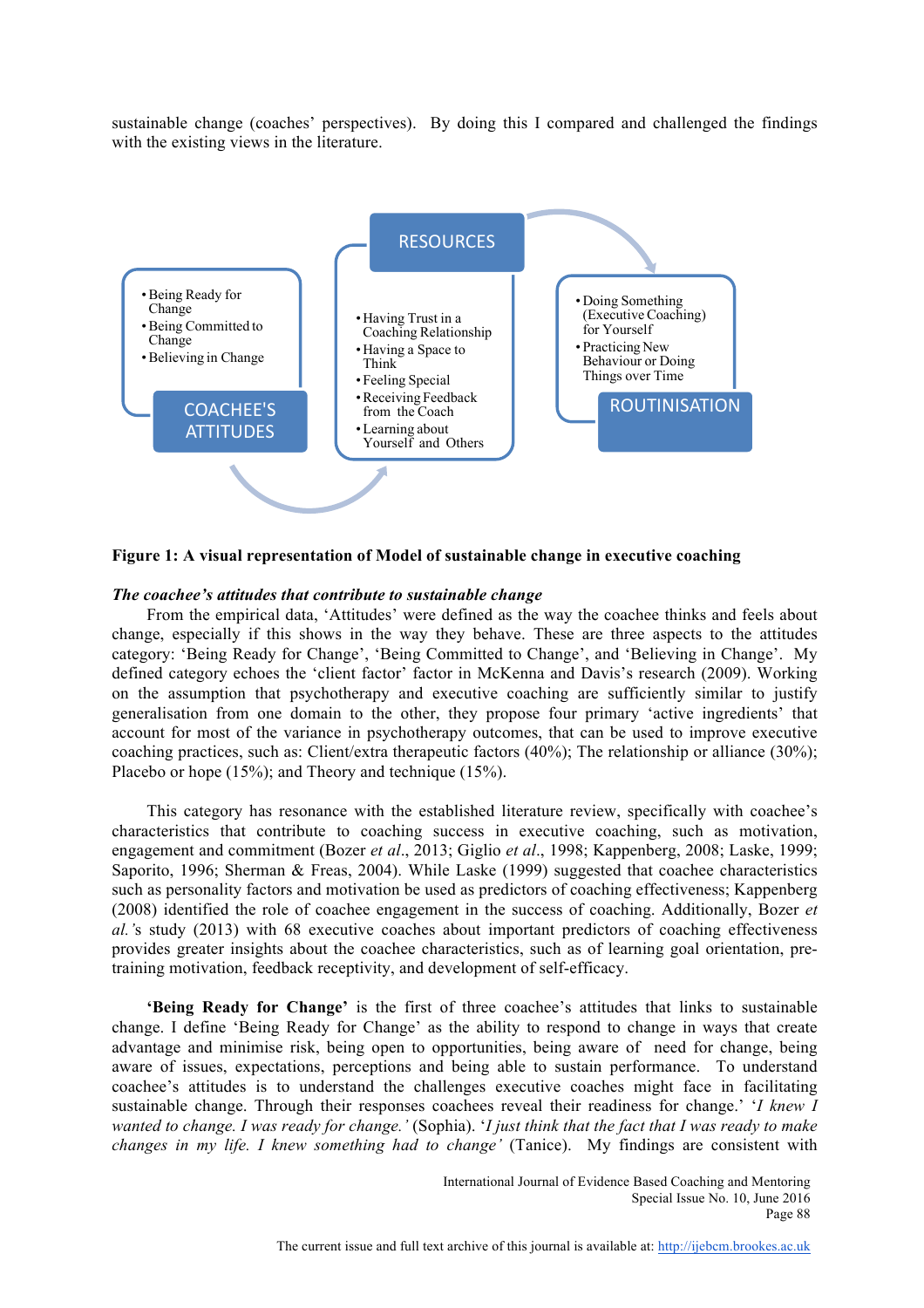Laske's (1999a) conclusion in his dissertation that executive coaching is only of value if the executive is ready for development. In the findings, two important points emerge. First, this attitude highlights those aspects of sustainable development that are particularly difficult to achieve in practice. Second, the findings are consistent with the literature, Prochaska *et al.* (1992), which emphasises the need to assess the client's readiness for change.

 **'Being Committed to Change'** relates to the coachee's ability to understand the need for change; to be dedicated or loyal to coaching sessions, its tasks, to clear outcomes; and to oblige to actions. The examples provided below offer coachee statements about being committed to a task, to a decision, to an outcome; and how this plays an important role in their desire to succeed. '*You know you have a session, and you have a task, and you have to compete it, and do it. I am still; five years later I still try to devise my life this way.'*(Irina). '*I think if you want to commit to something, you need to be very clear what your outcomes are*.' (Lucy). '*I think you have to make a decision first what you actually want to achieve change, something sustainable*.' (Nora)

 Nora's observation resonates with Lawler's (201:14) argument that sustainable change seems to require that the client 'recognises the deep motivators that underlie their behaviour'. Coaches demonstrated views on the 'Being Committed' attitude, such as 'the commitment from sides' (George), and 'they have to be completely committed to it, otherwise there is no point' (Hilary). The debate by numerous scholars in executive coaching (e.g., Bush, 2005; Giglio *et al.,* 1998; Saporito, 1996; Sherman & Freas, 2004) on the need for commitment to achieve success in coaching interventions, clearly reflects the findings.

 **'Believing in Change'** is the second attitude, which influences, leverages and links to success in sustainable change. Unlike change denial, 'Believing in Change' is a necessary attitude of engagement in change for personal and/or professional gain and fulfilment. Some participants explained this as: *'They both (coachee and coach) have to believe that the coaching relationship will help to make a change to be sustainable.'* (Nora). *'I don't think the coachee will achieve sustainable change unless they believe and want to change.*' (Hilary)*.* There is no research literature in the executive field about this attitude. Nevertheless, an attitude of 'Believing' correlates to the 'Placebo or hope' factor in the McKenna and Davis's research (2009). I consider that this attitude, might be a challenge in a corporate sphere, as it requires looking at the coachee differently, not just in terms of commitment and motivation, but also their belief system; in other words, an alignment of head and heart (Williams *et.al*., 2002). I argue that the key attitudes within executive coaching assignments demonstrate that 'Being Ready for Change', 'Being Committed to Change' and 'Believing in Change' are not synonymous attitudes. They cannot be easily achieved in the coaching assignment, thus there is clearly a need for a stronger assessment stage prior to commencing executive coaching.

# **Required resources to achieve sustainable change**

 This section proposes the definition of a second conceptual category, Resources, and its five key components: 'Having Trust in a Coaching Relationship', **'**Having a Space to Think'; 'Feeling Special', 'Receiving Feedback from the Coach', and **'**Learning about Yourself and Others'. This is a rich category, understandable in terms of five descriptive categories underlying processes pertaining to the executive coaching experience. In the concept of this study, the direct and indirect effects of these resources on sustainable change suggest important coaching implications in the way executive coaches facilitate changes, and coachees' capitalise their resources, so as to achieve permanent changes. In relation to these study findings, I identify 'Learning about Yourself and Others' as resource (as a result of a coaching relationship) rather than learning as a coachee's ability to learn or Attitude.

 **'Having Trust in a Coaching Relationship'** is the first characteristic in the category 'Resources'. This reflects that relationships with others are vital parts of our environment and our ability to function within them. The review of the literature suggests there has been no debate about coaching relationships in relation to long-term outcomes, such as sustainable change. The research participants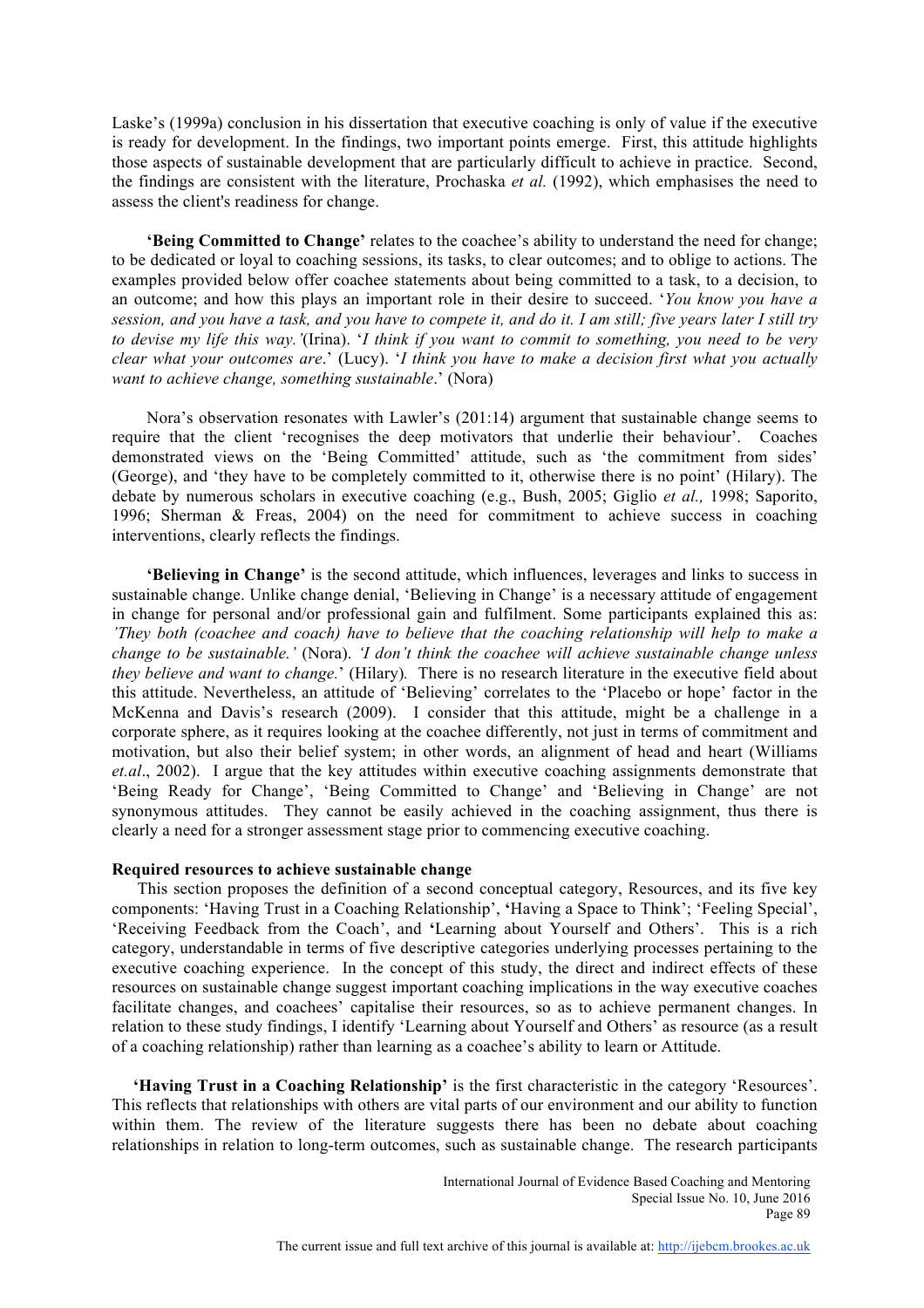have the following to say about coaching relationships, interventions and their effect on their work and lives: '*I think having somebody listen to and play back what they were hearing, because we talk about things superficially sometimes, and don't really understand what is beneath them. He (my coach) gave me confidence.'*(Henry). '*My views of coaching for years were sceptical, about coaching and coaches. So, I wasn't keen on coaching, this is the truth... If you get a proper coach in your life, it is life changing.'* (Tanice). '*Coach X is perfect for me, his style, his manner and sort of chemistry. I think it is very important and worked very well*.' (Sophia). '*You actually got a chance to work with your coach, and do it, and reflect on what you have done, and talk about it with your coach, that is the big thing.'* (Lucy).

 Henry, Tanice, Sophia and Lucy's comments align with Smither and Reilly's study (2008:8), who note the development of a productive relationship 'sets the stage for success', and Lawler's study (2011:13), which argues that 'in order for coaching to be successful, trust must be developed between the coach and the client.' A review of the literature, after these categories emerged, indicates that, indeed, executive coaching is a relationship based intervention, which focuses on the enhancement of personal performance at work and provides change in the coachee (Passmore, 2007); and that an effective coaching working relationship is central to the work within coaching (Jones & Spooner, 2006). Vaartjes (2005) stresses recognition of the coaching relationship being at the heart of the creation of outcomes in coaching. This valuable category supports the results of Luebbe's (2005) qualitative study of 13 participants regarding their experience of executive coaching, indicating that trust is the highest rated attribute, confirming that the relationship is a key component in bringing about the change. Further to this, the capacity of the coach to establish and maintain a trusting relationship with their client was identified as being of primary importance in effective executive coaching since it is through this relationship that the coach can challenge their client's comfort zones, and thereby support behavioural change, and ultimately, transformation (Paige, 2002).

 Additional to the empirical literature, the coaching relationships in the study were described by the research participants as being challenging, supportive, offering practical tools, empathetic (listening and understanding) in their nature. Flaherty (1999) points out that the coaching relationship forms the background for all coaching efforts and should be principles-based: offered in a mutually satisfying environment of respect, trust and freedom of expression.

 **'Having a Space to Think'** is the second characteristic in the category 'Resources'. It is defined and can be understood in the following way where: coachees have space to think, to reflect, to talk and to be challenged; be vulnerable, honest; and the outcomes of this become a process in creating sustaining changes. The following quotations are illustrative of this element: '*It puts you in front of difficult questions you need to answer.'* (Victoria). *'He (coach) is sort of own the space you are in, and he is calm and very direct.'* (Sophia). *'It pushes you to be honest at least with yourself, which is a starting point to any change.'*(Irina). *'Permission to, having a save place, and permission to be wrong... You need to think with the coach.*' (Lucy)

 Having attained senior positions, 'the individuals and their organisations are vulnerable to catastrophic failure from dysfunctional behaviours, which may include inappropriate risk taking or a failure to understand and work with the more subtle human emotions of key stakeholders or partners' (Passmore & Gibbes, 2007:116). However, coaches' responses describe an alternative perspective, such as providing a safe space and having responsibility for that. The following quotations explain this: '*The client knows they have a safe space and they are ready to start and committing to the change whey wants to see. They know that you have the best interest in your heart*.'(George). '*So the* coach *has responsibility to provide an environment in which... the challenge to enable that to happen.'*  (Hilary)

 **'Feeling Special'** is the fourth component of Resources that links to sustainable change. I have chosen to include it in the Resource category, rather than the category 'Attitude' for two reasons.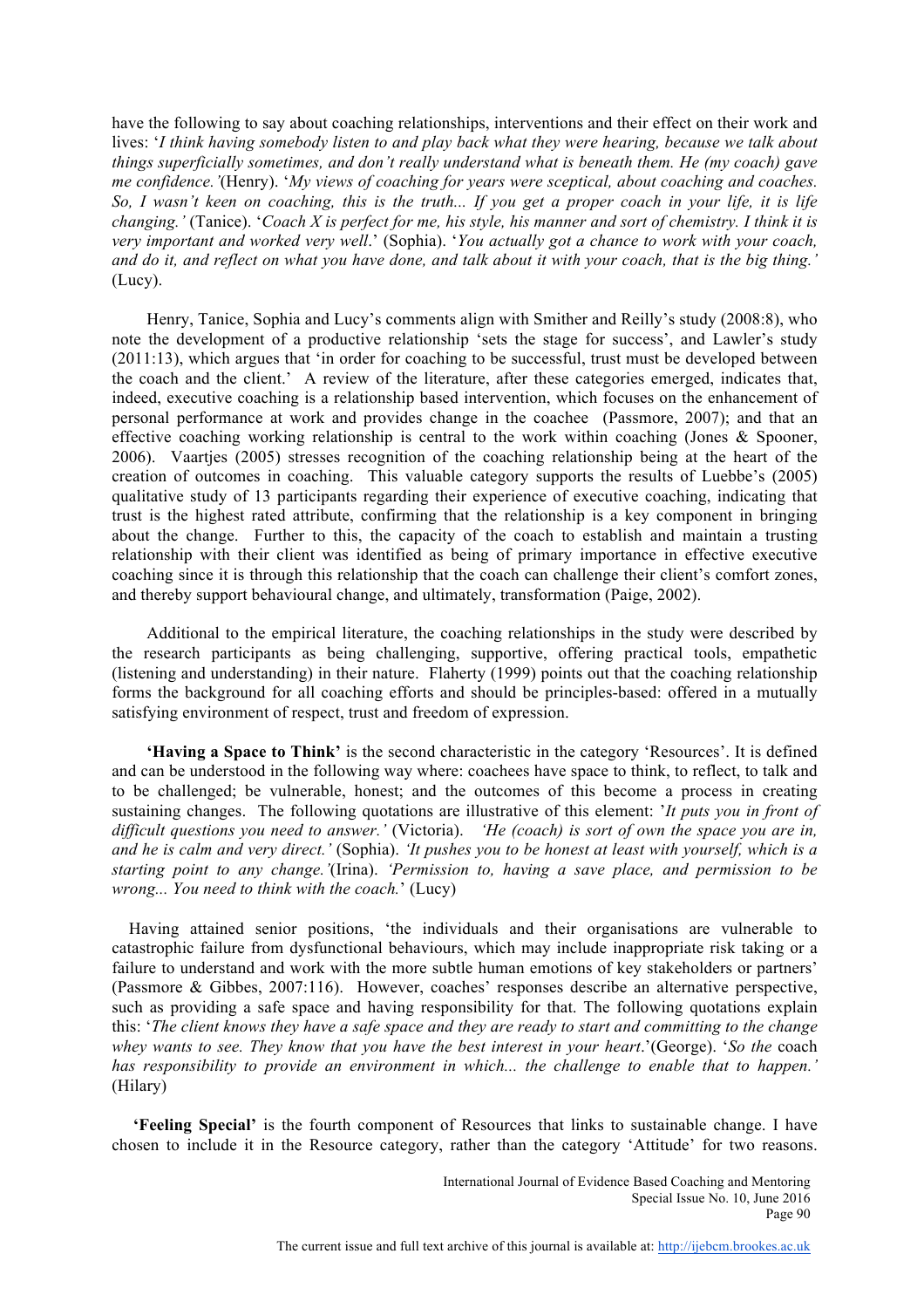Firstly, it was expressed as a result of working with a coach, in a coaching assignment rather than as a feature of coachees' attitudes. Secondly, this is a component that has a strong connection to the previous component of 'Having a Space to Think', where the coachee can be vulnerable, and the coaching is seen as an opportunity they get to talk about themselves. Hall *et al.* (1999:41) state that it is easy to use the coaching session as 'a safe place to discuss issues when there are so few people one can trust at the executive level in the workplace.' It is also hard to be vulnerable and to just 'think out loud' when others are waiting for your words of wisdom they can react. Indeed, to obtain positive results, it is essential that the coach controls the emotional component (Schlegelmich & Fresco, 2005). Victoria expresses this as:

*They (both coaches) made me feel special... I had very little time with my supervisors... They (coaches) acknowledged my progress and my achievements, and they helped me to see this progress and my achievements.*

Mila offers a coach's perspective: *'It will be a successful person to allow him to be vulnerable, but understanding that he is doing it in order to be better and more successful.*' Mila's statement resonates with Bluckert's (2005) claims that for clients, trust enables them to feel safe enough to say whatever they need to or to reflect on mistakes and deficiencies - to be fully honest with themselves.

 **'Receiving Feedback from the Coach'** on new developments, behaviours and performance is the fourth element of Resources. This component is viewed as both a necessity and an opportunity for both leader and leadership development. Victoria made the following statement: '*People could not give feedback...Now I would like someone to tell me feedback on me, and coaches were giving feedback on me*.' Feedback receptivity is a major component of career success and a central component in the coaching process (Ashford, 1986; Yukl & Mahsud, 2010). London and Smither (2002) determined an individual's overall receptivity to feedback and the extent to which the individual welcomes guidance and coaching. They suggested that individuals with a high level of learning goal orientation seek knowledge and skills, and view feedback as an opportunity for personal improvement. This resonates with (coach) Hannah's experience:

*And it's been a couple of times on some short coaching contacts I had, when people asked me feedback at the end, and the occasions I always talk about things that are great, and I would talk about some things that not so great, and all the time when I have been constructive with them, the responses always been: That is the best feedback I ever had*.

 **'Learning about Yourself and Others'** is the fifth emergent theme in the analysis. The promise of coaching is not so much to provide instant solutions, but rather to promote learning and change over time (De Haan *et al.*, 2011). In reflecting on their experiences, most participants indicated they learnt about themselves and others. Victoria emphases: '*I learnt how to apply learning in complex and challenging situations... The knowledge that I had experienced it, I have done it, and I can do it again... I know I can apply some of these learning, tools, to my next transition*.' Other participants provided more explicit information about learning. '*I learnt how not to take things personally at work.'*  (Irina). *I have learnt a lot about myself…the way of being. I am open now.'* (Henry). *'I have a much better sense of myself…I got a good sense of my strengths and weaknesses.'* (Tanice)

 Caplan (2003) points out that executive coaching can bring out the best in people, and it is a highly personalised learning process that is tailored to the learner's knowledge base, learning style and pace. It raises self-awareness, uncovers blind spots and enables the executive to accomplish more than otherwise he or she would. This clearly supports the assumptions of Bright and Crockett's study (2012), which suggested that coaching, even as a one-time experience is an effective learning transfer process.

# **Routinisation to embed sustainable change**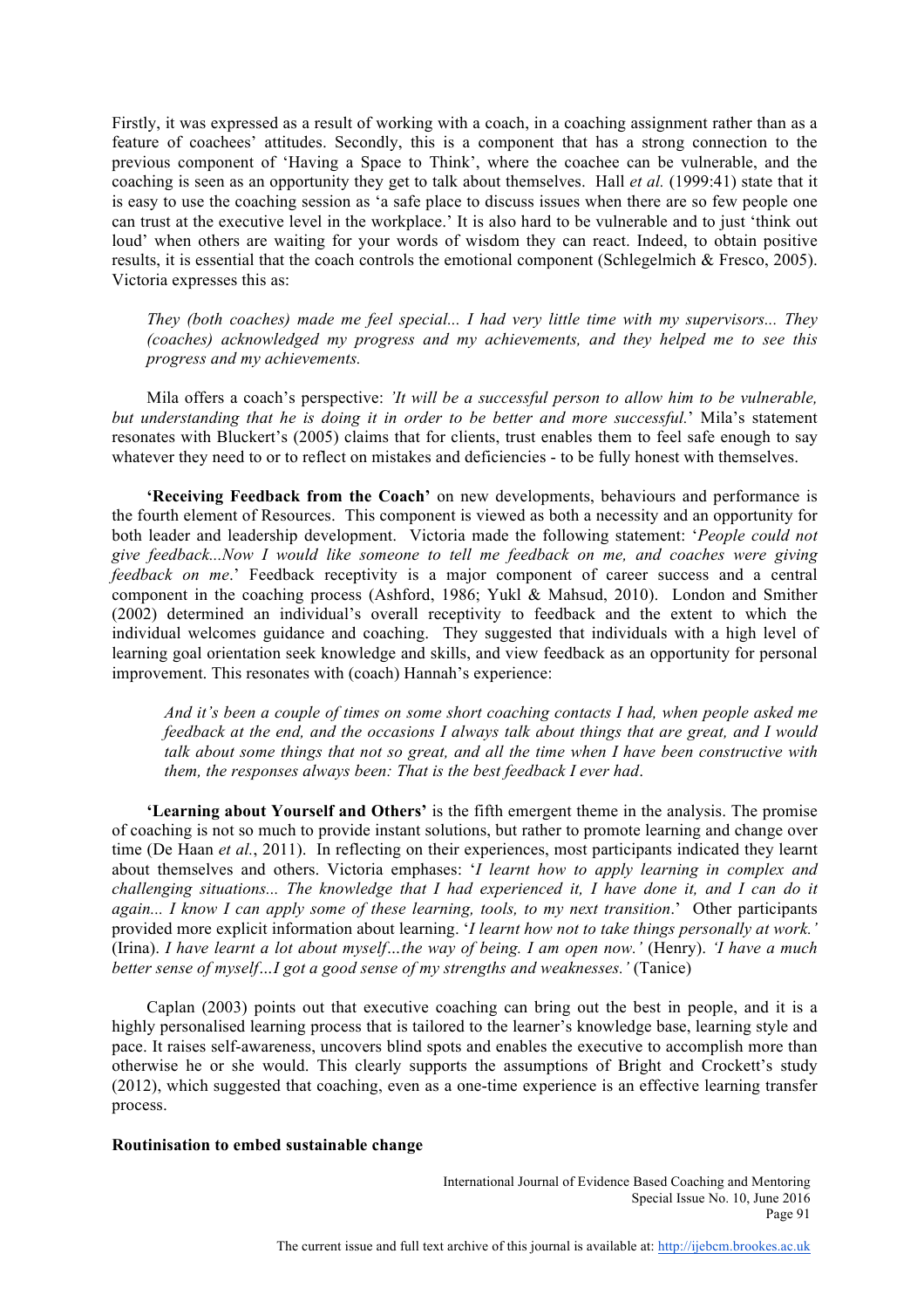Attitudes and Resources are significant for sustainable change, but implementing changes is what makes change sustainable. I define Routinisation as a category that forms the foundation for a longer, continuing, maintained at the same level (without problem) performance or behaviour into regular work life over a period of time. The category includes two components: 'Doing Something (Executive Coaching) for Yourself', and 'Practicing New Behaviour or Doing Things over Time'. As Victoria expresses: '*We can engineer ourselves by practicing certain behaviour*.'

 **'Doing Something (Executive Coaching) for Yourself'** is the first component of Routinisation. In the study, the difference in this component lies in the funding source: for a self-funded coachee (Irina) it is a feeling of fulfilment; in the case of an organisational investment, for a coachee (Lucy) it is as feeling of endorsement. The following quotations emphasise this conceptual component:' *You realise that you are doing it for yourself. I felt so fulfilled inside of me; I felt for the first time in my life, I did something for myself*.' (Irina). '*Just even given permission to have executive coaching, which doesn't come cheap… I think does have an impact on me, and how I have been valued by my bosses, and by the organisation I work for*.' (Lucy)

 **'Practicing New Behaviour or Doing Things over Time'** is the second component of Routinisation. The participants mention ideas such as an 'ongoing process', a new way of doing things, repetition and a firm foundation for the future. Practicing new behaviour or doing things over time necessarily for sustained change. This component is consistent with research by Finn (2007), who points out that coaching focuses on encouraging the coachee to experiment with new behaviour options. The following quotations express these arguments concisely:' *I believe that changing the habit means consistent practicing, and find situations consciously when you can practice. Practice in a safe environment as much as you can. Practicing and preparing for everything*.' (Nora). According to Tanice, Irina and Henry's comments below, their actions were based on particular situations and indicated repeated practice. '*To repeat what I have learnt, to embed that into my daily life...That was creating permanent change, and how I operate my life…and I know a new way of doing it.' (Tanice).'But the most difficult time do it for the first time, and I have done it during the coaching*.'(Irina). '*Coaching has not been for me one off; it is an ongoing process... And take real actions to deliver sustainable change*.' (Henry). It is hard to imagine coaching without change and without practicing and experimenting with the desired outcomes and results. During this process of repetition, change is incremental, and the impact of change can be profound. As Lucy observed: '*We can practice certain behaviour, start with those not in our nature, but they (coaches) help us overcome those difficult challenges. You have to practice.'*

 Another focus of the concepts of practicing is from the coaches' perspectives, where the focus is on the work between sessions, on more internal work and meaning making. The following quotations highlight these expressions: '*I would expect then to follow through with agreed actions, ways of being beyond the coaching sessions. It is not what happens in the session, it's also the evidence what really happens outside coaching sessions*.' (Hannah). Or as Hilary suggested:

*What needs to happen in between sessions is the key thing. If during the session the thinking somehow landed with them and had a meaning for them that mean the coachee will then act with that belief coming from insight. So I think that if they internalise those beliefs, that has an immediate impact on how they see things and that what really should be changing is between sessions*.

# **Conclusions**

 Linking coaching practice with theoretical work is critical given that an increasing number of organisations incorporate coaching as a major component of strategy and executive coaching (Bozer *et al.,* 2013). My retrospective study of changes, which have been sustained for one to five years after the completion of coaching assignments, has taken a step forward in answering the main research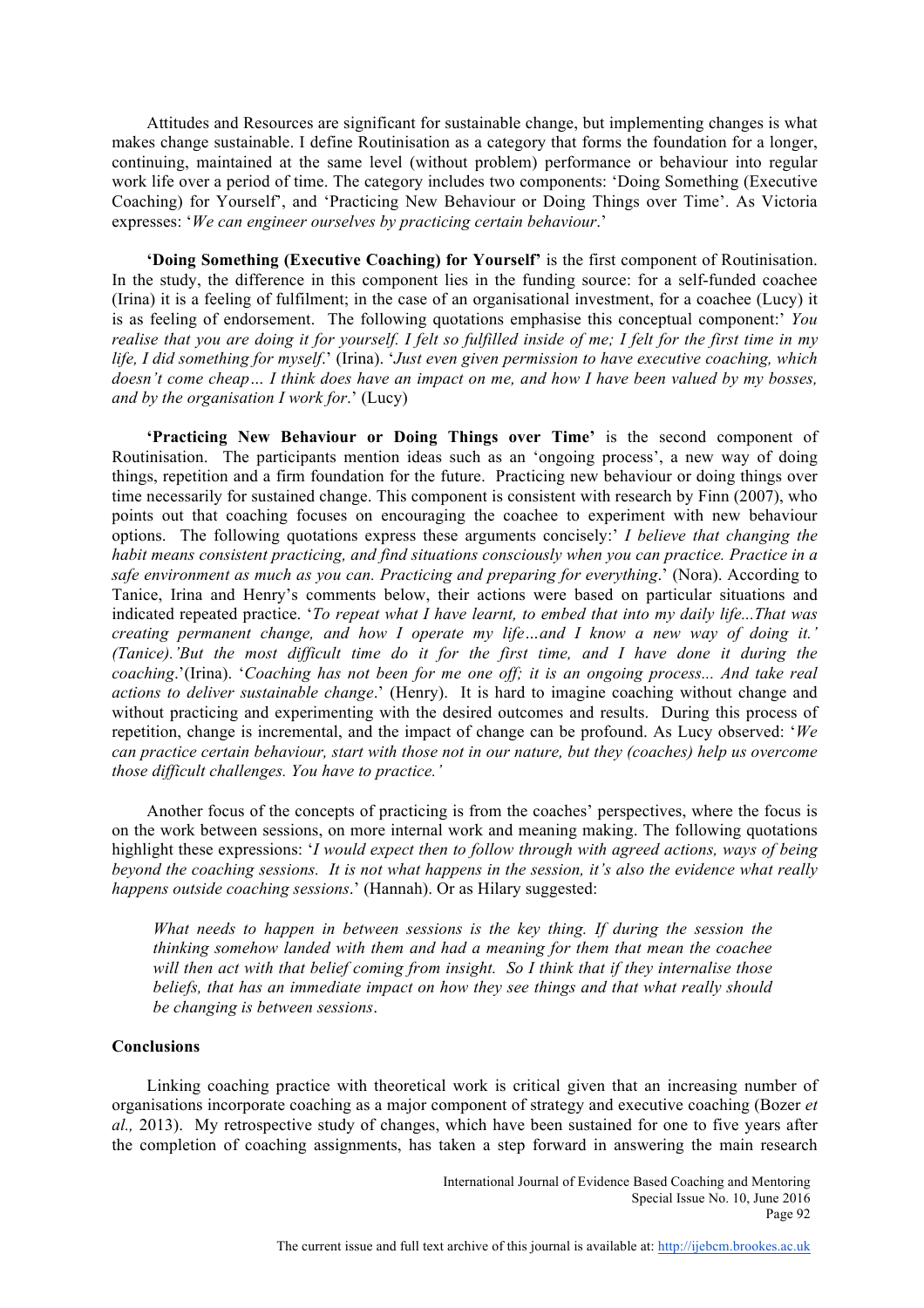question: How can executive coaching achieve sustainable change? The study also adds additional knowledge and so offers competitive advantage for coaches providing solutions in facilitating sustainable change. It also offers a foundation for future research.

 It is my hope that the model of sustainable change in executive coaching presented in this article can be applied to promote and enhance executive coaching practices to facilitate and support sustainable change. The Model suggests that a clear articulation of the coachee's attitudes, required resources for sustainable change and routinisation must be discussed, provided and acknowledged. For example, the category of Attitudes implies the need for a stronger assessment stage prior to commencing executive coaching, and with the categories of Resources and Routinisation there is a need for a clear contract for all stakeholders involved, i.e. coachees, coaches and sponsors of coaching interventions. Executive coaching must establish a connection between coaching interventions and sustainable change. Ideally, in the absence of sustainable change, all stakeholders should re-examine their coaching agreements and practices, as George suggests:

*For me, the purpose of coaching is to bring lasting change that the client wants to see…if this is not sustainable then I would question what the change was based on and whether the coach had contracted thoroughly...To change be sustainable, people have to do things differently, and put energy, emotion and effort.'*

 This article has sufficient foundation for further enquiry, for example by exploring whether the model of sustainable change in executive coaching useful for interventions and further academic research. However, this research study is limited in a number ways. Firstly, the majority of the research participants, prior to their coaching interventions attended six to twelve months of leadership development programmes, which may have influenced their motivation for change. Secondly, the qualitative approach and the subjectivity of the data mean that both coachees and coaches may introduce some degree of bias. Thirdly, the evaluation of sustainable change was based on personal coachee's self- reporting (at an individual level) and feedback from their coach. Due to time restrictions, it was a deliberate decision when undertaking this postgraduate research not to specifically take into account the coaching process, and a third party assessment of achieved sustainable change. Therefore, in order to maintain the focus of this research it was decided not to include other stakeholders, such as HR representatives.

 I would like to conclude with a final thought on the issue of a lack of research on sustainable change as a result of executive coaching which requires conjecture, generalisations and speculations about its potential outcomes for executives (manages) and their organisations. This creates a further question: Whose responsibility is it to ensure that sustainable change in executive coaching is at the forefront of organisational agenda?

# **References**

- Altman, D. G., Endres, J., Linzer, J., Lorig, K., Howard-Pitney, B., & Rogers, T. (1991). Obstacles to and future goals of ten comprehensive community health promotion projects. *Journal of Community Health*, 16 (6), 299 - 314.
- Ashford, S.J. (1986). Feedback-seeking in individual adaptation: a resource perspective, *Academy of Management Journal*, 29(3), 465-487.
- Bachkirova, T., Cox, E., & Clutterbuck, D. (2010). Introduction. In: E. Cox, T. Bachkirova and D. Clutterbuck (eds.) *The complete handbook of coaching.* London: Sage Publications Ltd, 1-20.
- Baron, L., & Morin, L. (2009). The coach-client relationship in executive coaching: A field study, *Human Resource Development Review*, 2(1), 85-106.

International Journal of Evidence Based Coaching and Mentoring Special Issue No. 10, June 2016 Page 93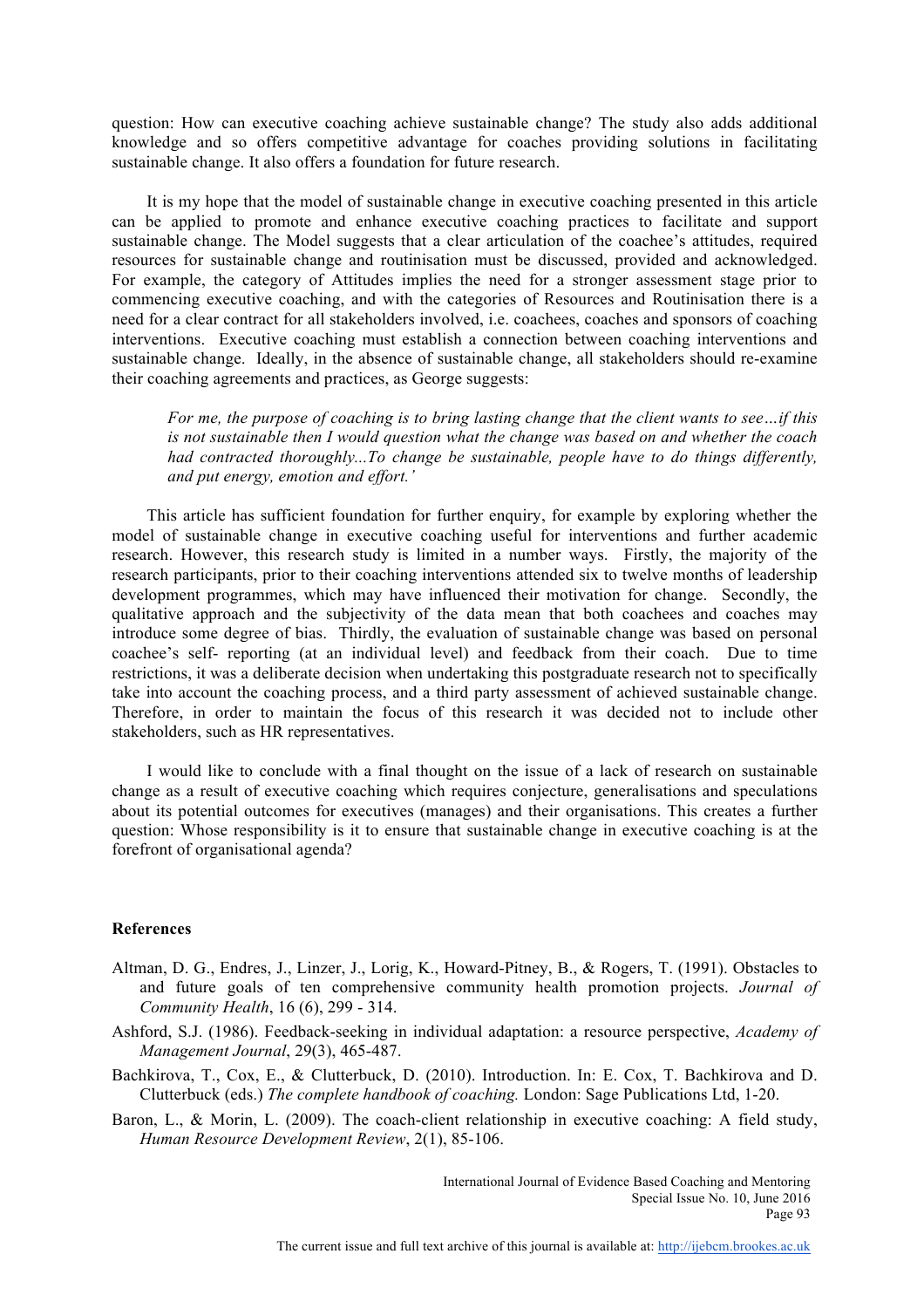- Bluckert, P. (2005). Critical factors in executive coaching the coaching relationship, *Industrial and Commercial Training*, 37(7), 336-340.
- Bozer, G., Sarros, J.C. and Santora, J.C. (2013). The role of coachee characteristics in executive coaching for effective sustainability, *Journal of Management Development*, 33(3), 277-294.
- Bright, D. and Crockett, A. (2012). Training combined with coaching can make significant difference in job performance and satisfaction, *Coaching: An International Journal of Theory, Research and Practice*, 5(1), 4-21.
- Bush, M.W. (2005). *Client perception of effectiveness in coaching*. Dissertation Abstract International Section A: Humanities and Social Science. 66 (4-A).1417. Ann Arbor, MI: Proquest, International Microfilms International.
- Caplan, J. (2003). *Coaching for the Future: How Smart Companies Use Coaching and Mentoring.* London: CIPD Enterprise Ltd, 34-4.
- Carey, W., Philippon, D.J., & Cummings, G. (2011). Coaching Models for Leadership Development: An Integrative Review, *Journal of Leadership Studies*, 5(1), 51-69.
- Charmaz, K. (2014). *Constructing Grounded theory*. (2nd ed.) London: Sage Publications Ltd.
- Cox, E. (2013). *Coaching Understood*. London: Sage Publications Ltd.
- De Haan, E., Culpin, V., & Curd, J. (2011). Executive coaching in practice: what determines helpfulness for clients of coaching? *Personnel Review*, 40(1), 24-44.
- De Meuse, K.P., Dai, G., & Lee, R.J. (2009). Evaluating the effectiveness of executive coaching: Beyond ROI? *Coaching: An International Journal of Theory, Research and Practice*, 2(2), 117- 134.
- De-Valle, P. J. (2005). Executive Coaching Programmes-Delivering Benefits to The Organisations? A case study of an organisation within the travel industry. MA Dissertation, Oxford Brookes University.
- Evers, W.J.G., Brouwers, A., & Tomic, W. (2006). A quasi-experimental study of management coaching effectiveness, *Consulting Psychology Journal: Practice and Research*, 58 (3), 174-182.
- Feldman, D.C., & Lankau, M.J. (2005). Executive coaching: A review and agenda for future research, *Journal of Management*, 31(6), 829-848.
- Fillery-Travis, A., & Lane, J. (2006). Does coaching work or are we asking the wrong questions, *International Coaching Psychology Journal,* 1(1), 23-36.
- Finn, F.A. (2007). *Leadership development through executive coaching: the effect on leaders' psychological states and transformational leadership behaviour.* PhD, Queensland University of Technology, Queensland.
- Flaherty, J. (1999). Coaching*: Evoking excellence in others*, Butterworth-Heinemann, Woburn.
- Foster, S., & Lendl, J. (1996). Eye movement desensitisation and reprocessing: Four case studies of a new tool for executive coaching and restoring employee performance after setbacks, *Consulting Physiology Journal: Practice and Research*, 48 (3), 155 -161.
- Garman, A.N., Whiston, D.L., & Zlatoper, K.W. (2000). Media perceptions of executive coaching and the formal preparation of coaches, *Consulting Psychology Journal: Practice and Research,* 52 (3), 201–205.
- Gegner, C. (1997). *Coaching: Theory and Practice*. Master's thesis. California, University of San Francisco. Unpublished.
- Giglio, L., Diamante, T., & Urban, J. M. (1998).Coaching a leader: leveraging change at the top**,** *Journal of Management Development*, 17 (2), 93-105.
- Glaser, B. and Strauss, A. (1967). *The discovery of grounded theory. Strategies for qualitative research*. Los Angeles: Aldine Translation.
- Grant, A.M. (2001). *Coaching for enhanced performance. Comparing cognitive and behavioural coaching approaches*. Paper presented at the 3rd Spearman Conference, Sydney, Australia.

International Journal of Evidence Based Coaching and Mentoring Special Issue No. 10, June 2016 Page 94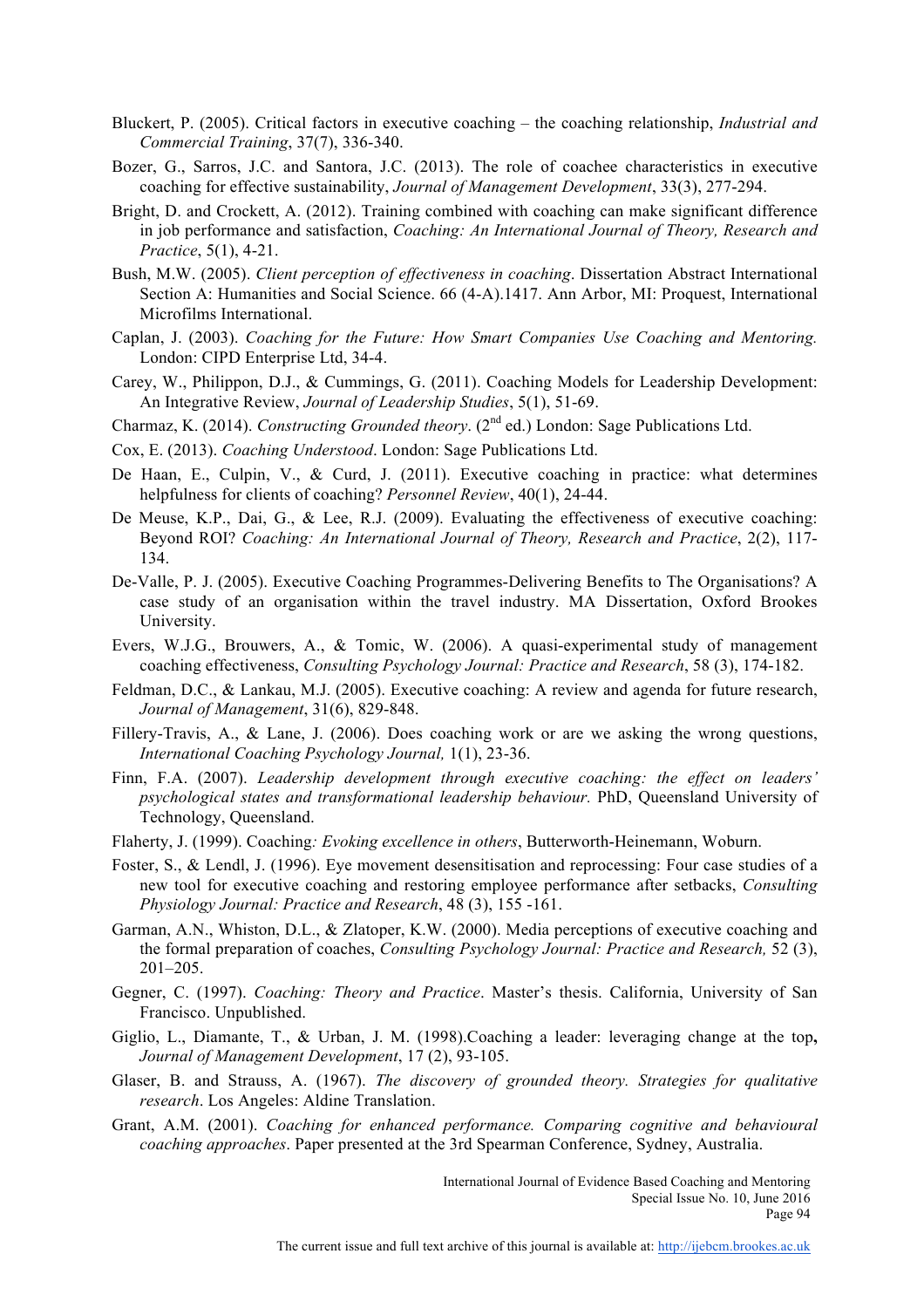- Grant, A.M., Curtayne, L., & Burton, G. (2009). Executive coaching enhances goal attainment, resilience and workplace well-being: A randomized controlled study, *The Journal of Positive Psychology*, 4(5), 396-407.
- Greene, J., & Grant, A.M. (2003). *Solution-Focused Coaching: Managing People in a Complex World*. Harlow: Harlow Pearson Education.
- Guest, G., Bunce, A., & Johnson, L. (2006). How Many Interviews Are Enough? An Experiment with Data Saturation and Variability, *Field Methods*, 18 (1), 59-82.
- Gyllensten, K., & Palmer, S. (2007). The Coaching relationship: An interpretive phenomenological analysis, *International Coaching Psychology Review*, 2(2), 168-177.
- Hall, D.T., Otazo, K.L., & Hollenbeck, G.P. (1999). Behind closed doors: What really happens in executive coaching, *Organisational Dynamics,* 27(3), 39- 53.
- Jones, G., & Spooner, K. (2006). Coaching high achievers, *Consulting Psychology Journal: Practice and Research*, 58 (1), 40-50.
- Judge, W.Q., & Cowell, J. (1997). The brave new world of executive coaching, *Business Horizons*, 40 (4), 71-77.
- Kampa-Kokesch, S. (2002). *Executive coaching as an individually tailored consultation intervention: Does it increase leadership?* Dissertation Abstracts International: Section B: The Sciences and Engineering 62 (7-B). 3408. Ann Arbor, MI: Proquest, International Microfilms International.
- Kappenberg, E.S. (2008). *A model of executive coaching: key factors and the fate of organisations.*  PhD Thesis, The Claremont Graduate University, Claremont, CA.
- Kilburg, R.R. (1996). Towards a conceptual understanding and definition of executive coaching, *Consulting Psychology Journal: Practice and Research,* 48(2), 134-144.
- Kilburg, R.R. (2000). *Executive coaching: Developing managerial wisdom in a world of chaos.* Washington, DC: American Psychological Association.
- Kluger, A.N., & DeNisi, A. (1996).The effects of feedback interventions on performance: An historical review, meta-analysis and preliminary feedback theory, *Psychological Bulletin,* 119(2), 254–285.
- Koroleva, N. (2015). *How Can Executive Coaching Achieve Sustainable Change? A Grounded Theory of Sustainable Change (GToSC) in Executive Coaching.* Unpublished MA Dissertation, Oxford Brookes University.
- Laske, O. E. (1999). *Transformative effects of coaching on executives' professional agenda*, Unpublished Doctoral Dissertation, ProQuest Information & Learning.
- Laske, O. (2004). Can evidence based coaching increase ROI? *International Journal of Evidence Based Coaching and Mentoring*, 2(2), 41-53.
- Lawler, S. E. (2012). *Coaching for sustained change: How is it accomplished?* Unpublished PhD dissertation, Benedictine University.
- London, M., & Smither, J.W. (2002). Feedback orientation, feedback culture, and the longitudinal performance management process, *Human Resource Management Review*, 12(1), 81-100.
- Luebbe, D.M. (2005). *The three-way mirror of executive coaching.* Dissertation Abstracts International: Section B*:* The Sciences & Engineering 66(3-B) 1771. Ann Arbor, MI: Proquest, International Microfilms International.
- McKenna, D. D., & Davis, S.L. (2009). Hidden in Plain Sight: The Active Ingredients of Executive Coaching, *Industrial and Organizational Psychology*, 2 (3), 244-260.
- MacKie, D. (2013). The *effectiveness of Strength-based Executive Coaching in Enhancing full range leadership development: A Controlled Study*, Doctoral. Thesis, University of Leicester.
- Olivero, G., Bane, K.D., &Kopelman, R.E. (1997). Executive coaching as a transfer of training tool: Effects on productivity in a public agency, *Public Personnel Management*, 26(4), 461-469.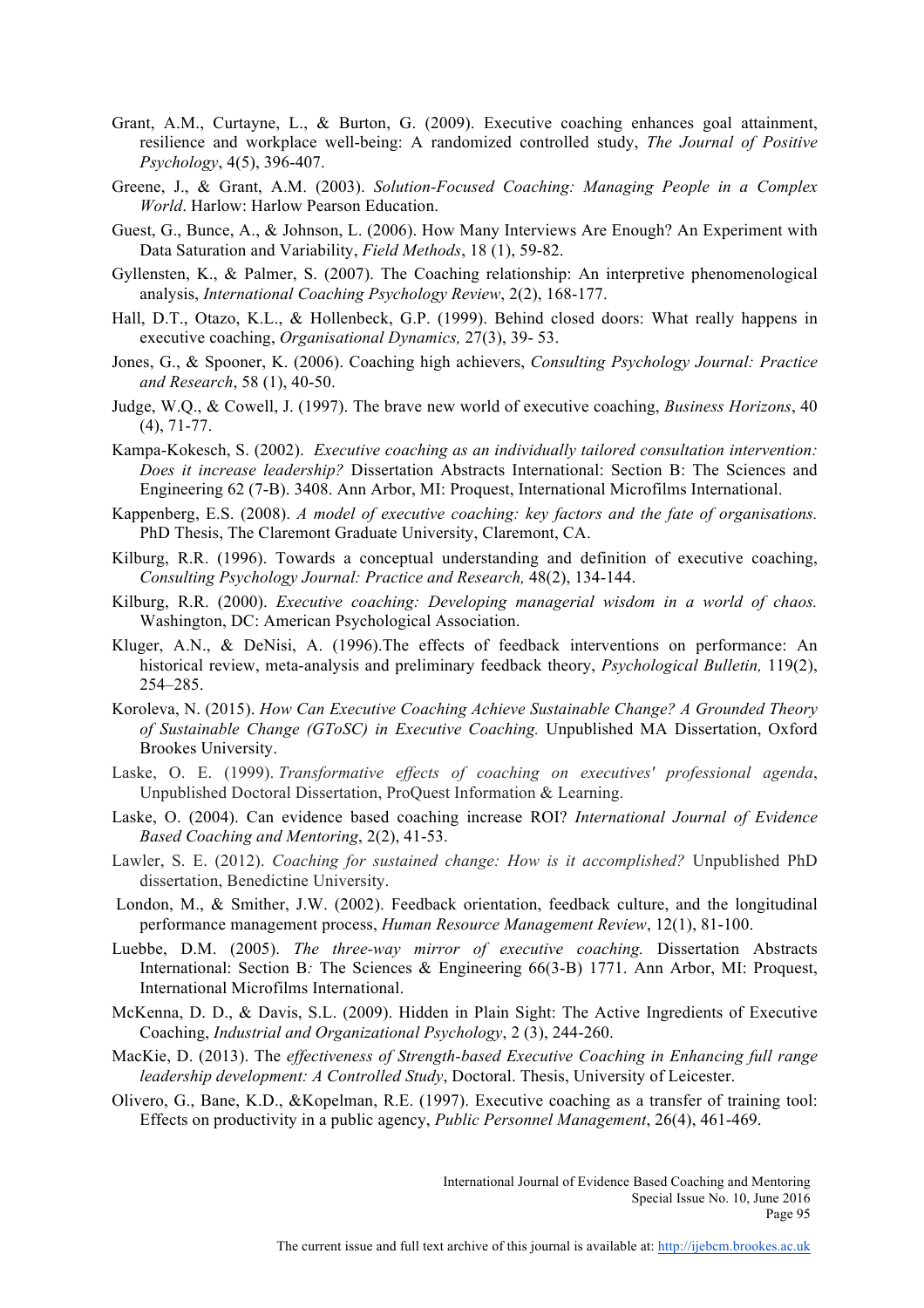- O'Reilly, J. M., & Parker, N (2013). Unsatisfactory saturation: a critical exploration of the notion of started sample sizes in qualitative research. *Qualitative Research*, 13(2), 190-197.
- Orenstein, R. L. (2006). Measuring executive coaching efficacy? The answer was right here all the time, *Consulting Psychology Journal: Practice and Research*, 58(2), 106-116.
- Paige, H. (2002). Examining the effectiveness of executive coaching on executives, *International Education Journal*, 3(2), 61-69.
- Passmore, J., & Gibbes, C. (2007). The state of executive coaching research: What does the current research literature tells us and what's next for coaching research? *International Coaching Psychology Journal,* 2(2), 116-128.
- Passmore, J. (2007). An integrative model for executive coaching, *Consulting Psychology Journal: Practice and Research*, 59(1), 68-78.
- Prochaska, J.O., DiClemente, C.C., & Norcross, J.C. (1992). In search of how people change: application of addictive behaviours, *American Psychologist*, 47(9), 1102-1114.
- Puska, P., Nissinen, A., Tuomilehto, J., Salonen, J. T., Koskela, K., & McAlister, A. (1996). *Health Promotion: An Anthology*. Washington: Pan American Health Organization, 89–125.
- Roussos, S. T., & Fawcett, S. B. (2000). *A review of collaborative partnerships as a strategy for improving community health, Annual Review of Public Health,* 21(3), 369–402*.*
- Saporito, T. (1996). Business-linked executive development: Coaching senior executives, *Consulting Psychology Journal: Practice and Research,* 48(2), 96-103.
- Schlegelmich, A., & Fresco, D. (2005). Emotion-focused therapy: Coaching clients to work through their feelings, *Counselling Psychology Quarterly*, 18(3), 225-226.
- Shediac-Rizkallah, M. C., & Bone, L. R. (1998). Planning for the sustainability of community-based health programs: conceptual frameworks and future directions for research, practice and policy, *Health Education Research,* 13(4)*, 87–108.*
- Sherman, S., & Freas, A. (2004). The wild west of Executive Coaching, *Harvard Business Review,* 1- 8.
- Smither, J.W., London, M., Flautt, R., Vargas, Y., & Kucine, I. (2003). Can working with an executive coach improve multisource feedback ratings over time? A quasi-experimental field study, *Personnel Psychology,* 56(1), 23–44.
- Steckler, A., & Goodman, R. M. (1989). How to institutionalize health promotion programs, *American Journal of Health Promotion*, 3(4), 34–44*.*
- Theeboom, T., Beersma, B., &Van Vianen, A.E. (2014). Does coaching work: A meta-analysis of the effects of coaching in individual level outcomes in an organisational context, *The Journal of Positive Psychology*, 9(1), 1-18.
- Turner, C. A. (2004). *Executive coaching: The perception of executive coaching from executive's perspective.* Dissertation Abstracts International: Section A: Humanities & Social Science 65(1-A) 48. Ann Arbor, MI: Proquest, International Microfilms International.
- Vaartjes, V. (2005). Integrated action learning practices into executive coaching to enhance business results, *International Journal of Evidence Based Coaching and Mentoring*, 3(1), 1-17.
- Wang, L, & Wentling, T. (2001). *The relationship between distance coaching and transfer of training.* Paper presented at The Academy of Human Resource Development, Tulsa, Oklahoma, 4 March.
- Wasylyshyn, K.M. (2003). Executive coaching: An outcome study, *Consulting Psychology Journal: Practice and Research*, 55(2), 94-106.
- Williams, K., Kiel, F., Doyle, M., & Sinagra, L. (2002). Breaking the boundaries: Leveraging the personal in executive coaching. In C. Fitzgerald and G.J. Berger (eds.) *Executive coaching: Practices and perspectives.* Palo Alto, CA: Davies- Black Publishing, 119-134.
- Yukl, G., & Mahsud, R. (2010). Why flexible and adaptable leadership is essential, *Consulting Psychology Journal: Practice and Research*, 62(2), 81-93.

International Journal of Evidence Based Coaching and Mentoring Special Issue No. 10, June 2016 Page 96